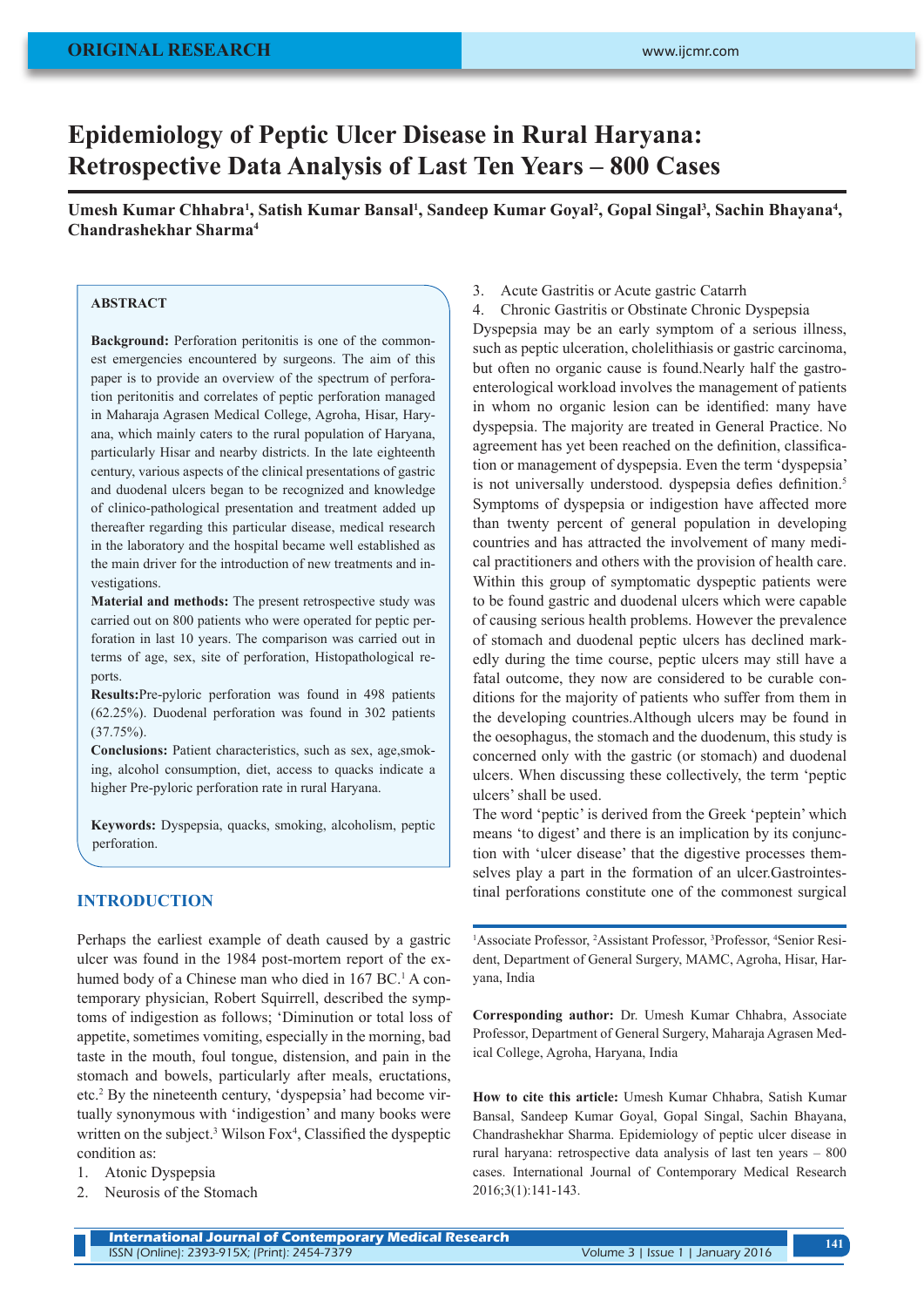emergency encountered by surgeons.<sup>6,7</sup> The etiological spectrum of perforation peritonitis in India differs significantly from its western counter parts. $8,9,10$ 

## **MATERIAL AND METHODS**

This retrospective study was carried out on data obtained from patients who underwent laparotomy for perforation peritonitis from 2004 to 2014(ten years) in our institute. 800 of these patients who were found to have peptic perforation were included in the study. Patients with concomitant perforations eg. Enteric and in one case uterine perforation with history of D and C (Dilatation & Curettage) done 6 (six) days earlier to laparotomy were not included in this study. Patients who underwent laparotomy for peptic perforation were compared in terms of demographic data including age, sex, history of smoking, alcohol consumption,diet, history of visits to quacks for conventional (desi) medication, radiological findings and histo-pathological report.All the exploratory laparotomies were performed by qualified and experienced surgeons. Midline laparotomy incision was given in all the surgeries, any collection in peritoneal cavity was suctioned out.Thorough peritoneal lavage was done using normal saline. Site of perforation was identified, biopsied and omental patch repair was performed in each of the 800 cases as closure with an omental patch is well-established as the optimal procedure.<sup>11,12</sup> The peritoneal cavity was dry mopped and a drain was inserted in peritoneal cavity through a separate stab wound in flank and was secured to skin. Fascia (sheath) was closed in midline, skin sutures applied and a sterile dressing applied.

## **STATISTICAL ANALYSIS**

Data so obtained was analyzed using StatisticalPackage for Social Science (SPSS) Version-19

data analysis software. Correlates were deduced in form of Odds Ratio.

#### **RESULTS**

Out of 800 patients operated for peptic perforation 498 had Pre-Pyloric perforation (Males 396 and Females 102), 302 had duodenal perforation (Males 176 and Females 126). The mean age was found to be 38.7 years. Out of the 176 males in Duodenal Perforation group, Smoker: 126, Alcoholic: 76 out of 126 smokers, Smoker and Alcoholic: 76, Visited Quacks: 49, Dyspepsia: 99. Out of the 126 females in Duodenal perforation group Smoker: 71, Alcoholic: 1out of 71 smokers, Smoker and Alcoholic: zero, Visited Quacks: 31, Dyspepsia: 72. Out of the 396 males in Pre-Pyloric Perforation group, Smoker: 331, Alcoholic: 306out of 331, smokers and Alcoholic: 306, Visited Quacks: 349, Dyspepsia: 357. Out of the 102 females in Pre-Pyloric Perforation group, Smoker:

| Year                                                            | PP<br><b>DP</b><br>Age in Years & Sex distribution |              |               |               |               |              |               |               |
|-----------------------------------------------------------------|----------------------------------------------------|--------------|---------------|---------------|---------------|--------------|---------------|---------------|
|                                                                 | $15 - 20$                                          | $21 - 30$    | $31 - 40$     | $41 - 50$     | $51-60$       | 61           |               |               |
|                                                                 |                                                    |              |               |               |               | & above      |               |               |
| 2004                                                            | $M - 0$                                            | $M-2$        | $M - 23$      | $M - 17$      | $M-10$        | $M-8$        | $M-18$        | $M - 42$      |
|                                                                 | $F-1$                                              | $F - 2$      | $F-8$         | $F-6$         | $F - 6$       | $F - 2$      | $F - 14$      | $F-11$        |
| 2005                                                            | $M-2$                                              | $M-3$        | $M-19$        | $M - 17$      | $M - 9$       | $M-6$        | $M - 17$      | $M - 39$      |
|                                                                 | $F - 0$                                            | $F-1$        | $F - 9$       | $F - 7$       | $F - 6$       | $F-1$        | $F-12$        | $F-12$        |
| 2006                                                            | $M-1$                                              | $M-2$        | $M-12$        | $M - 19$      | $M-8$         | $M-8$        | $M - 15$      | $M - 35$      |
|                                                                 | $F-1$                                              | $F - 2$      | $F-8$         | $F-6$         | $F - 5$       | $F-3$        | $F - 14$      | $F-11$        |
| 2007                                                            | $M - 0$                                            | $M-1$        | $M - 14$      | $M - 17$      | $M-12$        | $M-10$       | $M-18$        | $M - 36$      |
|                                                                 | $F - 0$                                            | $F-1$        | $F-10$        | $F-6$         | $F - 7$       | $F - 2$      | $F - 14$      | $F-12$        |
| 2008                                                            | $M-3$                                              | $M-3$        | $M-15$        | $M - 18$      | $M-10$        | $M - 4$      | $M-16$        | $M - 37$      |
|                                                                 | $F - 0$                                            | $F-1$        | $F - 7$       | $F - 4$       | $F - 4$       | $F-3$        | $F - 11$      | $F-8$         |
| 2009                                                            | $M - 0$                                            | $M-5$        | $M-19$        | $M - 14$      | $M-10$        | $M - 8$      | $M - 17$      | $M - 39$      |
|                                                                 | $F - 0$                                            | $F - 0$      | $F-8$         | $F-5$         | $F-3$         | $F-1$        | $F - 10$      | $F - 7$       |
| 2010                                                            | $M - 0$                                            | $M-2$        | $M - 20$      | $M - 15$      | $M-10$        | $M-1$        | $M-15$        | $M-33$        |
|                                                                 | $F - 0$                                            | $F - 0$      | $F-10$        | $F - 7$       | $F-3$         | $F-1$        | $F-11$        | $F - 10$      |
|                                                                 | $M - 0$                                            | $M-6$        | $M-15$        | $M - 15$      | $M-11$        | $M - 5$      | $M - 16$      | $M - 36$      |
| 2011                                                            | $F - 0$                                            | $F-1$        | $F-6$         | $F - 7$       | $F-3$         | $F-1$        | $F - 10$      | $F-8$         |
| 2012                                                            | $M-1$                                              | $M-1$        | $M-19$        | $M - 16$      | $M - 9$       | $M - 6$      | $M - 16$      | $M - 36$      |
|                                                                 | $F - 0$                                            | $F - 0$      | $F-9$         | $F - 5$       | $F-6$         | $F-1$        | $F-12$        | $F - 9$       |
| 2013                                                            | $M - 0$                                            | $M-1$        | $M-16$        | $M - 14$      | $M - 7$       | $M-5$        | $M - 13$      | $M-30$        |
|                                                                 | $F-1$                                              | $F - 0$      | $F-8$         | $F - 4$       | $F-3$         | $F-1$        | $F - 10$      | $F - 7$       |
| 2014                                                            | $M-1$                                              | $M-1$        | $M - 17$      | $M - 19$      | $M-9$         | $M-1$        | $M-15$        | $M - 33$      |
|                                                                 | $F - 0$                                            | $F - 0$      | $F - 5$       | $F - 6$       | $F-3$         | $F-1$        | $F-8$         | $F - 7$       |
| Total                                                           | $M-8$                                              | $M - 27$     | M - 189       | $M - 181$     | $M - 105$     | $M - 62$     | $M - 176$     | $M - 396$     |
|                                                                 | $F-3$                                              | $F-8$        | $F-88$        | $F - 63$      | $F - 49$      | $F-17$       | $F - 126$     | $F - 102$     |
| Grand                                                           | $M + F = 11$                                       | $M + F = 35$ | $M + F = 277$ | $M + F = 244$ | $M + F = 154$ | $M + F = 79$ | $M + F = 302$ | $M + F = 498$ |
| Total                                                           |                                                    |              |               |               |               |              |               |               |
| <b>Table-1:</b> Sex wise Distribution of total visited patients |                                                    |              |               |               |               |              |               |               |

| 142 |                                   | International Journal of Contemporary Medical Research \ |  |  |  |
|-----|-----------------------------------|----------------------------------------------------------|--|--|--|
|     | Volume 3   Issue 1   January 2016 | ISSN (Online): 2393-915X; (Print): 2454-7379             |  |  |  |